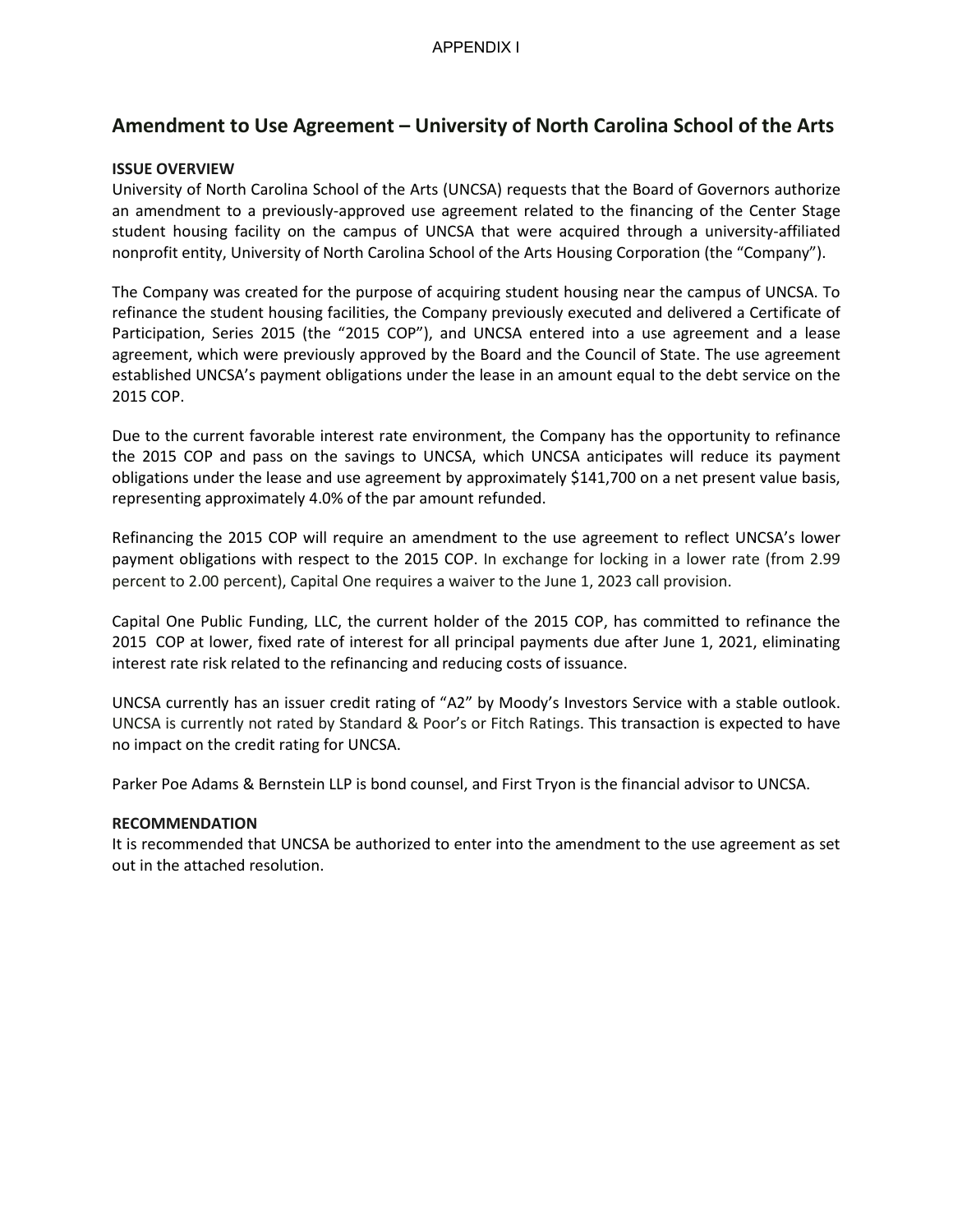#### APPENDIX I

### **A RESOLUTION AUTHORIZING AMENDMENTS TO AGREEMENTS RELATED TO THE CONSTRUCTION OF STUDENT HOUSING FACILITIES ON THE CAMPUS OF THE UNIVERSITY OF NORTH CAROLINA SCHOOL OF THE ARTS**

*WHEREAS*, by Chapter 116 of the General Statutes of North Carolina, the Board of Governors (the *"Board"*) of the University of North Carolina (the *"UNC System"*) is vested with general control and supervision of the constituent institutions of the UNC System; and

*WHEREAS,* NCSA Housing Corporation, now known as University of North Carolina School of the Arts Housing Corporation (the *"Corporation")*, executed and delivered its Certificates of Participation (North Carolina School for the Arts Student Housing Project), Series 2005 (the *"2005 Certificates"*), the proceeds of which were used to acquire a student housing facility containing 156 beds and certain related facilities (the *"Project"*) connected to the campus of The University of North Carolina School of the Arts (*"UNCSA"*); and

*WHEREAS,* the Corporation, as lessor, and the State of North Carolina (the "*State*"), as lessee, have entered into a Lease Agreement dated as of September 16, 2005 (the *"Lease"*), whereby the Corporation leases to the State the Project and the real property on which the Project is located and whereby UNCSA, under a Use Agreement dated as of September 1, 2005 (the "*2005 Use Agreement*") between UNCSA and the Corporation, agrees to pay Base Rentals and any Additional Rentals (as those terms are defined in the Use Agreement defined below and collectively referred to herein as *"Rent"*); and

*WHEREAS,* under an Indenture of Trust dated as of September 1, 2005 (the "*2005 Indenture*") between the Corporation and Wachovia Bank, National Association, the successor to which is U. S. Bank National Association, as trustee (the "*Trustee*") and Supplemental Indenture, Number 1 dated as of June 1, 2015 (the *"First Supplement"*) between the Corporation and Trustee, the Corporation executed and delivered a Refunding Certificate of Participation (The University of North Carolina School for the Arts Student Housing Project), Series 2015 (the *"2015 Certificate"*), to provide the funds to prepay the 2005 Certificates in advance of their maturities; and

*WHEREAS,* Capital One Public Funding, LLC (*"COPF"*), the holder of the 2015 Certificate, has committed to reduce the interest rate with respect to the portion of the 2015 Certificate due on and after June 1, 2022 in exchange for eliminating UNCSA's ability to optionally prepay such amounts; and

*WHEREAS,* to achieve debt service savings and reduce the interest cost to UNCSA, UNCSA has determined that it is in its best interests to request that the Corporation enter into a Supplemental Indenture, Number 2 (the "*Second Supplement"* and together with the First Supplement and the 2005 Indenture, the *"Indenture"*) to execute and deliver a new Refunding Certificate of Participation (The University of North Carolina School of the Arts Student Housing Project) (the *"2021 Certificate"*) that will prepay the portion of the 2015 Certificate due on and after June 1, 2022, bear interest at the reduced interest rate, not be subject to optional prepayment before maturity, and be subject to other changes COPF requires in connection with the interest rate change; and

*WHEREAS,* UNCSA has determined that it is in its best interests to amend the Use Agreement in connection with the execution and delivery of the Second Supplement so as to reduce its base rentals over the term of the Lease and establish Base Rentals in an amount sufficient to pay the principal and interest with respect to the 2021 Certificate and make other conforming changes (the "*Amendment*" and